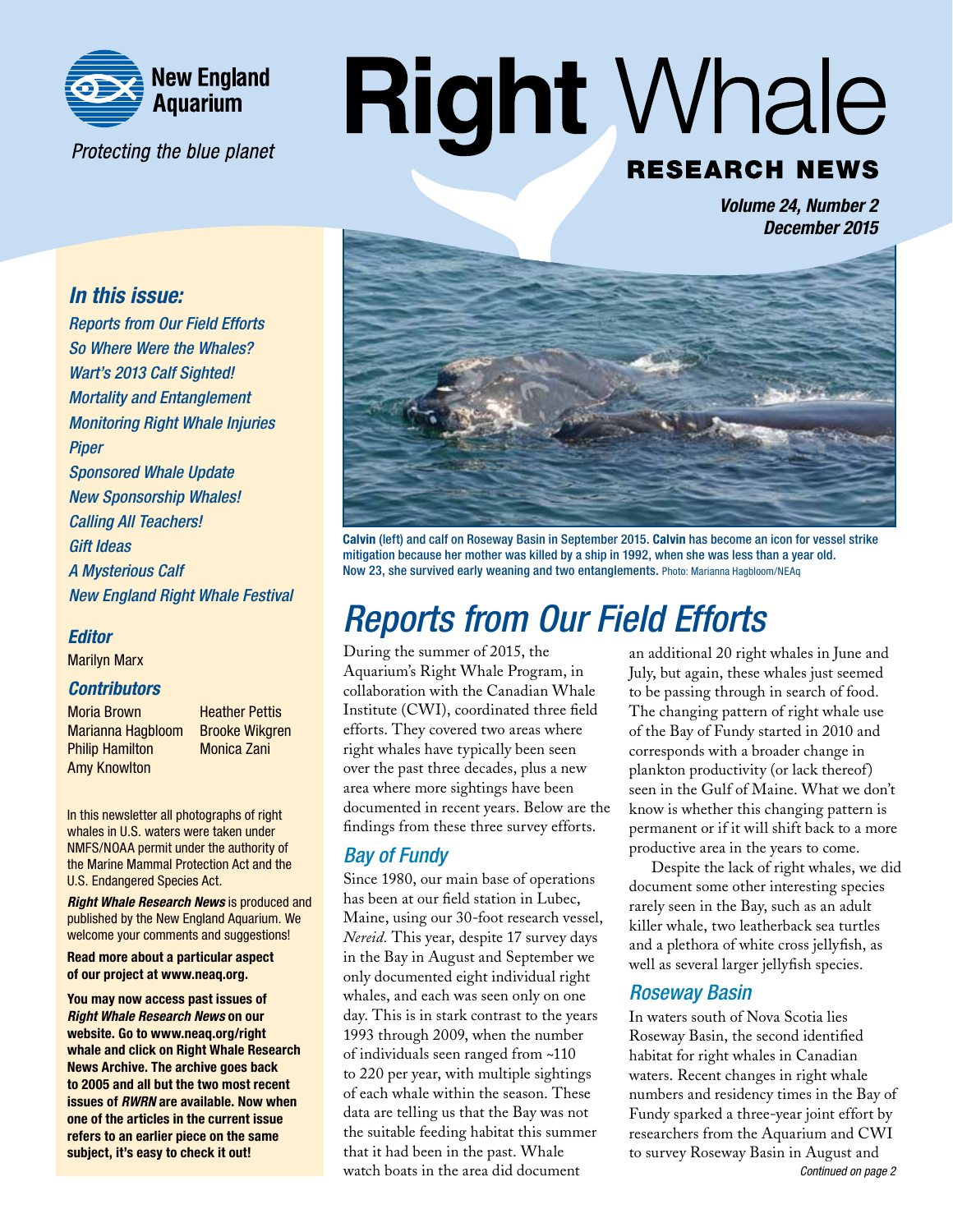#### *Field Efforts*

#### *Continued from page 1*

September. In the latter two years, the visual search was augmented by listening for whales using autonomous underwater gliders provided through collaboration with Dalhousie University (http:// meopar.ca/research/project/whalewhales-habitat-and-listening-experiment) and Woods Hole Oceanographic Institution (http://dcs.whoi.edu/).

The 2015 Roseway surveys yielded only 17 right whale sightings, a record low for the area. Of the photographed whales, 11 have been matched to a cataloged animal and demographics were typical for the area—dominated by adult males. We also recorded two adult females who are known mothers for the year: **Catalog #2790** was seen without her calf, which is of concern, but the sighting was short and in very foggy conditions, so we remain hopeful that the calf was missed. The second mother was one dear to our hearts and one of the sponsorship whales, **Calvin**, with her third calf. Mother-calf pairs are quite unusual on Roseway Basin, only seven have been recorded prior to this year since 1985.

#### *Western Gulf of St. Lawrence (Baie des Chaleur)*

At the close of 2014 we knew we needed to expand our survey effort, because right whales had been shifting away from the Bay of Fundy and Roseway Basin. How exactly to do that was the big question, since picking up and moving a field team is anything but easy. We decided to start small. In mid-August a team of three researchers took to the road with the *R/V Callisto* in tow. Our goal was to spend two weeks surveying the waters in and around the Baie des Chaleur, an arm of the Gulf of St. Lawrence located between Quebec and New Brunswick, Canada. This area was of great interest to us because of a rise in opportunistic sightings over the last few years.

At the end of our two weeks we had logged more than 63 hours and 800 miles of survey effort. While we all wished for a big aggregation of right whales, we were more than pleased with the two right whales we did document. **Catalog #1278** and **Catalog #1307** are both adult males first seen in 1980 and 1974, respectively. In addition, neither whale had been documented by an earlier aerial

survey of the Gulf by NOAA Fisheries.

In the grand scheme of things, our effort in the Gulf was small in area and time, but what we learned was invaluable both in terms of what we did right and how we can do it better next year. This was just the beginning of what we hope will be a larger and more extensive survey effort in the future. It is clear from the number of mortalities there this past summer (See *Mortality and…*) that it is critical to understand how right whales are using the Gulf of St. Lawrence.

In summary, the productivity of the two known Canadian right whale habitats is changing. As a result, right whales are using different areas, with more sightings occurring to the north in the Gulf of St Lawrence and around Cape Breton, Nova Scotia. The challenge for the years to come is to adjust our survey strategy so that we can locate the new right whale habitats. Although we are encouraged that right whales are adapting to changes in the habitats where we have seen them in the past, the effect on overall health and reproduction remains to be seen.

*—Amy Knowlton, Moira Brown and Monica Zani*

### *So Where Were the Whales?*

Again this year, right whales did not show up in two of their well-known habitats in any significant numbers. So the question we have been asking for a few years now has to be asked again: Where *are* they going? The short answer is: We still don't know for the bulk of the population. But, the sightings we do know about, from our surveys of the Bay of Fundy, Roseway Basin and the Gulf of St. Lawrence, from dedicated surveys by Canadian Department of Fisheries and Oceans (DFO) and NOAA Fisheries in the Gulf of St. Lawrence and from opportunistic reports from throughout the Northeast, indicate that the whales are spread out far and wide. The map on the next page shows all the photographed right whale sightings for June through October, 2015. A few additional sightings are not on the map because we are awaiting data, but

this gives a good representation of the broad distribution of right whales, made possible by collaboration with DFO, NOAA and many other research groups and individuals.

Because many of the right whale sightings on this map come from opportunistic sources, we have limited information about the whales in these areas, which leads to more questions: Why are they in these locations? Are there other whales there? And are they finding enough food? There's more than scientific curiosity behind the question of where right whales are going. We need regular photographed sightings of the majority of the population to assess health, scarring rates from vessel strikes and entanglements, and to identify and catalog calves each year. In addition, we are concerned that the

whales may be at increased risk in some of these areas (note the three dead whales in the Gulf of St. Lawrence in just three weeks, and the many right whales showing up with severe scarring from recent entanglements). We are lucky to have a research community dedicated to collaboration, because we are going to need all the help we can get to figure this puzzle out!

#### *—Philip Hamilton*

Map on the right: These are the sightings in the North Atlantic Right Whale Catalog June 1– October 8, 2015, color coded by month. Symbols with a black dot in center indicate a calf either with its mother or alone (as was the case for most of the August and September calf sightings in Cape Cod Bay). Lastly, even though there may have been several sightings of a dead whale, the dead whale symbol is only shown once for each carcass. Map: Brooke Wikgren/NEAQ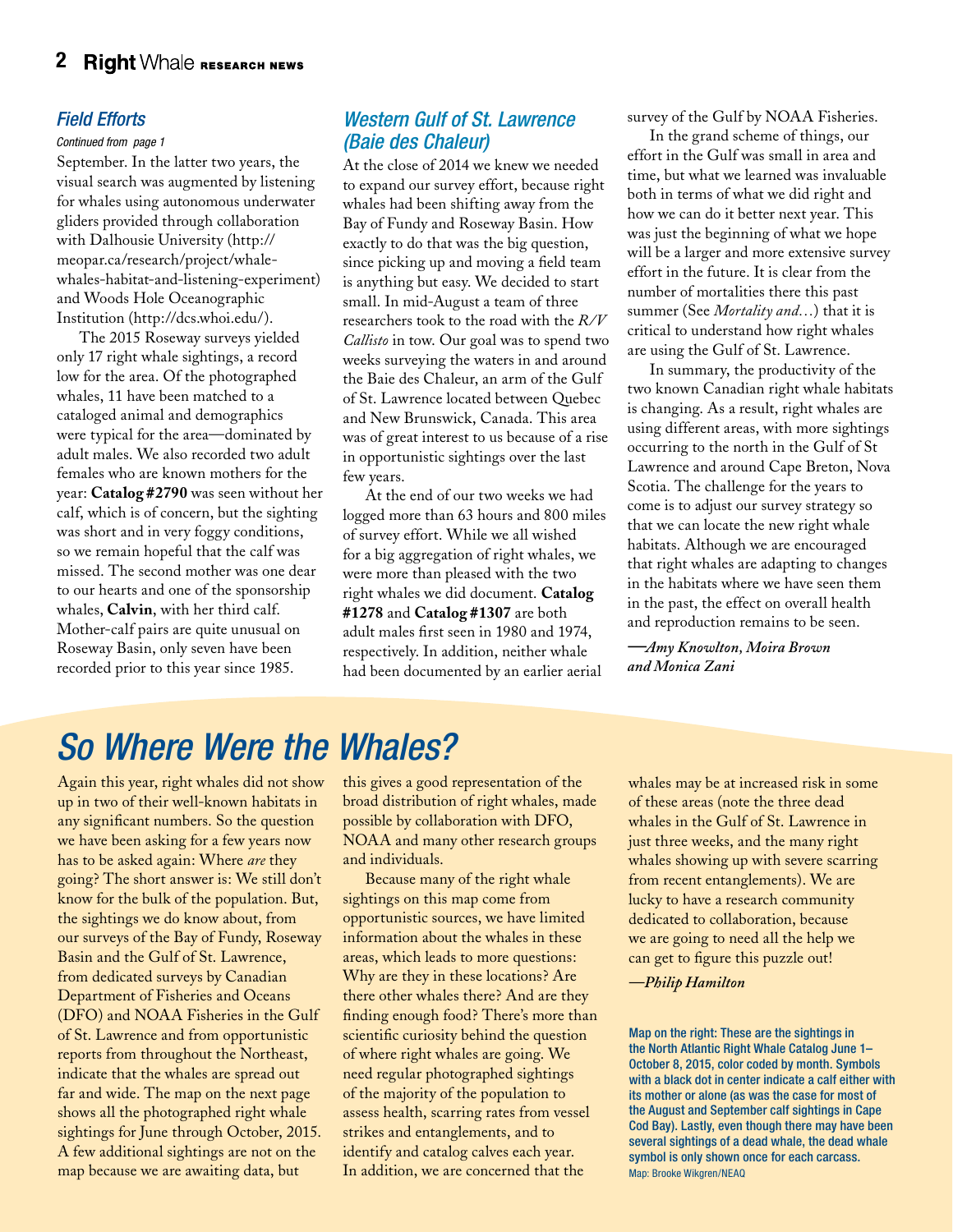### *Wart's 2013 Calf Sighted!*

When a well-known right whale, **Wart** (**Catalog #1140**), was first seen with her seventh calf on January 12, 2013, the right whale community was stunned. She had the time of year right, but she was in a very different location than most females, who calve off Florida and Georgia. Wart had given birth 1,000 miles north—in the vicinity of Cape Cod Bay! We were happy to see Wart with a calf again after an unusual eight-year break (possibly due to an entanglement lasting from 2008 to 2010), but the excitement was tempered by concern: Would the northern waters be too cold for the newborn? The pair were seen repeatedly until January 21, then disappeared until April and May of 2013. The calf had made it through the coldest months, but how would this little one do once separated from its mom?

Catalog #4340, as a 4-month-old calf in April 2013 playing in Cape Cod Bay (left) and skimfeeding in Cape Cod Bay April 16, 2015 (above). Photos: Elizabeth Burgess/NEAQ and inset; Amy Knowlton/NEAQ. Both images taken under NOAA Permit #14233.

Recently we discovered that Wart's 2013 calf is doing just fine! Matching older calves and yearlings to sightings of young calves is always a challenge. Calves' callosities don't fully develop until the end of their first year, so the likelihood of matching a yearling to



the callosities in a photo of a 3-month-old calf were slim. Luckily, in this case, the calf photographs were good enough to be matchable, and during the processing of the Center for Coastal Studies 2014 survey data, we were able to match the calf photos to several sightings: The yearling was seen feeding in Cape Cod Bay in January and April 2014 and looked very healthy. And just this past April it was again seen skim feeding in Cape Cod Bay. Wart's 2013 calf has now been added to the North Atlantic Right Whale Identification Catalog as **#4340**.

This calf of Wart's is not the first one to face adversity. Her 1994 calf swam over 100 miles up the Delaware river when he was just 11 to 12 months old and probably just weaned, earning him the name **Shackleton,** after the famous British explorer. You may recognize that name for another reason: He's one of our Sponsorship whales! Four of Wart's calves have gone on to have 12 calves among them, so Wart is responsible for bringing at least 19 right whales into the population. As we keep an eye on Wart and her offspring, including **#4340**, we look forward to seeing how this lineage continues to develop.

*—Philip Hamilton*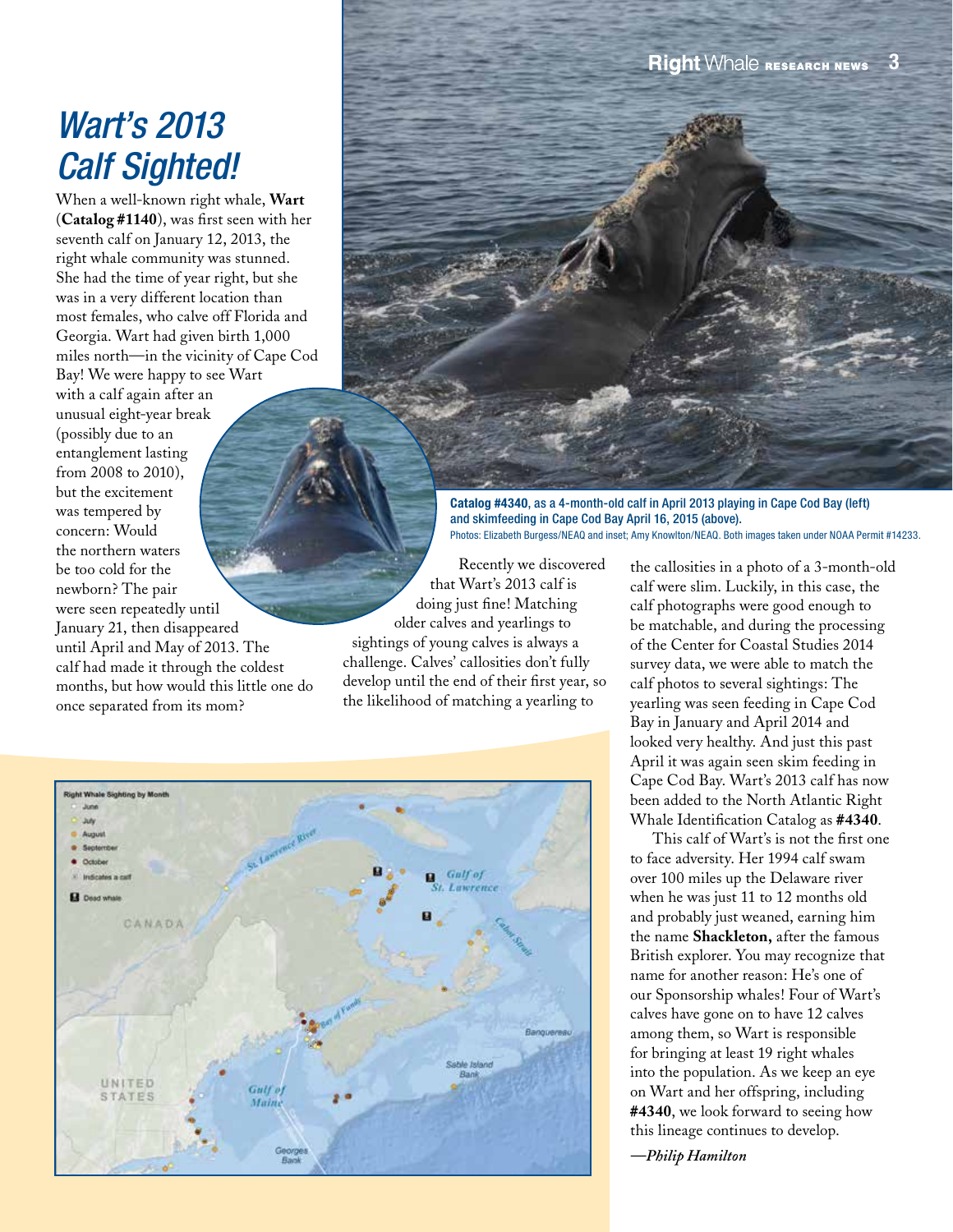## *Mortality and Entanglement*

*In each newsletter we report on new entanglements and mortalities that the population has suffered in the preceding six months. We also update entanglement cases that were reported in earlier issues. This brief summary of known (documented) events should be viewed with caution. In recent years we have seen shifts in right whale distribution in some areas. We don't know how these shifts affect our detection of dead or entangled whales, but these factors could lead to an under-representation of mortality and entanglement events.*

#### *Mortalities —*

During a terrible stretch this past summer we lost three right whales in three weeks in the Gulf of St. Lawrence:

- **• Piper (Catalog #2320)**: One of our sponsorship whales *(*see *Piper),* on June 24.
- **• Unidentified:** On July 9 a Canadian Department of Fisheries and Oceans aircraft spotted a severely decomposed, floating right whale carcass. Because the carcass was far from shore (approximately 50 miles from the Magdalen Islands) and in poor condition, no attempt to recover the animal was made. The cause of death is unknown.
- **• Catalog #3923** (6-year-old female): On July 13 a training/school ship reported a dead, floating right whale. The carcass was not recovered but washed ashore three weeks later on the Magdalen Islands. The cause of death is unknown.

#### *New Entanglements (since Spring 2015):*

- **• Unknown ID (Field Code WR-2015-05):** On June 13 an entangled right whale was documented in the Bay of Fundy by a scout for a whale watch boat. The whale towed buoys and several hundred feet of rope/ line from its mouth. Despite efforts to relocate for disentanglement that day, the whale has not been re-sighted.
- **• White Cloud (Catalog #3160,** 14 year-old male): On the morning of July 21 a joint Canadian disentanglement effort from Newfoundland and the Maritimes was launched in an attempt to relocate an entangled humpback whale. While in transit east of Ingonish, Cape Breton, the team came

across a right whale entangled with heavy gear around its peduncle (tail stock). The team quickly went to work and successfully disentangled him.

- **• Velcro (Catalog #1306,** adult male): On September 13, **Velcro** was sighted by a Canadian Whale Institute/ New England Aquarium survey on Roseway Basin. The whale was sighted in difficult working conditions 35 miles south of Yarmouth, Nova Scotia. Line was seen streaming from the whale's mouth but the severity of the entanglement is currently unknown. The whale has not been re-sighted.
- **• Unknown ID (Field Code WR-2015- 28):** On Sept 30 a whale watch boat sighted an entangled right whale 17 miles south of Booth Bay Harbor, ME. All that could be seen was that the animal had entangling gear trailing over its fluke. The brief documentation didn't allow for individual identification of the whale, and it has not been re-sighted.

#### *Previously Entangled Whales with No Current Update*

Entanglements are documented each and every year, and not all cases can be resolved through disentanglement. Often we don't have any updates on previous cases because the whale has not been re-sighted. To our knowledge these entanglements persist or, in some cases, the whale may have died offshore. Currently there are 13 such entanglement cases from only the past five years. As each of these entangled whale cases enter their sixth year without sightings, they will be presumed dead. (See *When Whales Go Missing* in *RWRN May 2015.*)

*—Monica Zani*

### *Monitoring Right Whale Injuries*

Injured whales, particularly those with severe entanglement wounds that are not observed carrying gear, are often overlooked in conversations about population status and anthropogenic (human-caused) impacts on the population. With generous support from the Volgenau Foundation, right whale survey teams and the North Atlantic Right Whale Consortium, we developed and implemented a standardized protocol for reporting, assessing and monitoring the impact of serious injuries on right whale health starting in 2013. Beginning with this issue, we will report on newly injured right whales and provide a summary of all right whales being monitored for injury impact in each issue of RWRN. Reporting will be based on the injured whale reports that are produced in June and December of each year.

#### *Status of Injured Whale Monitoring List*

As of June 2015, there are 51 whales being monitored on the Serious Injury/ Human Impact Monitoring List (Table 1). Of these, 43.1% exhibited "evidence of declining health coinciding with injury" at their most recent sighting. Whales designated with "inconclusive injury impact" represented 37.3% of the list, while those exhibiting "no decline in condition" and those designated as "extended monitor" each represented 9.8% of the list. The "extended monitor" category was created to capture whales without current health impacts related to injury, but with injuries that have the potential to negatively affect future health condition (i.e., some severe vessel strikes, whales carrying gear, etc).

#### *New Injury Cases*

Between December 2014 and September 2015, five right whales with potentially serious injuries were documented: Three whales were sighted with new vessel strike wounds (**Catalog #3999**, the 2015 Calf of #2145, and a currently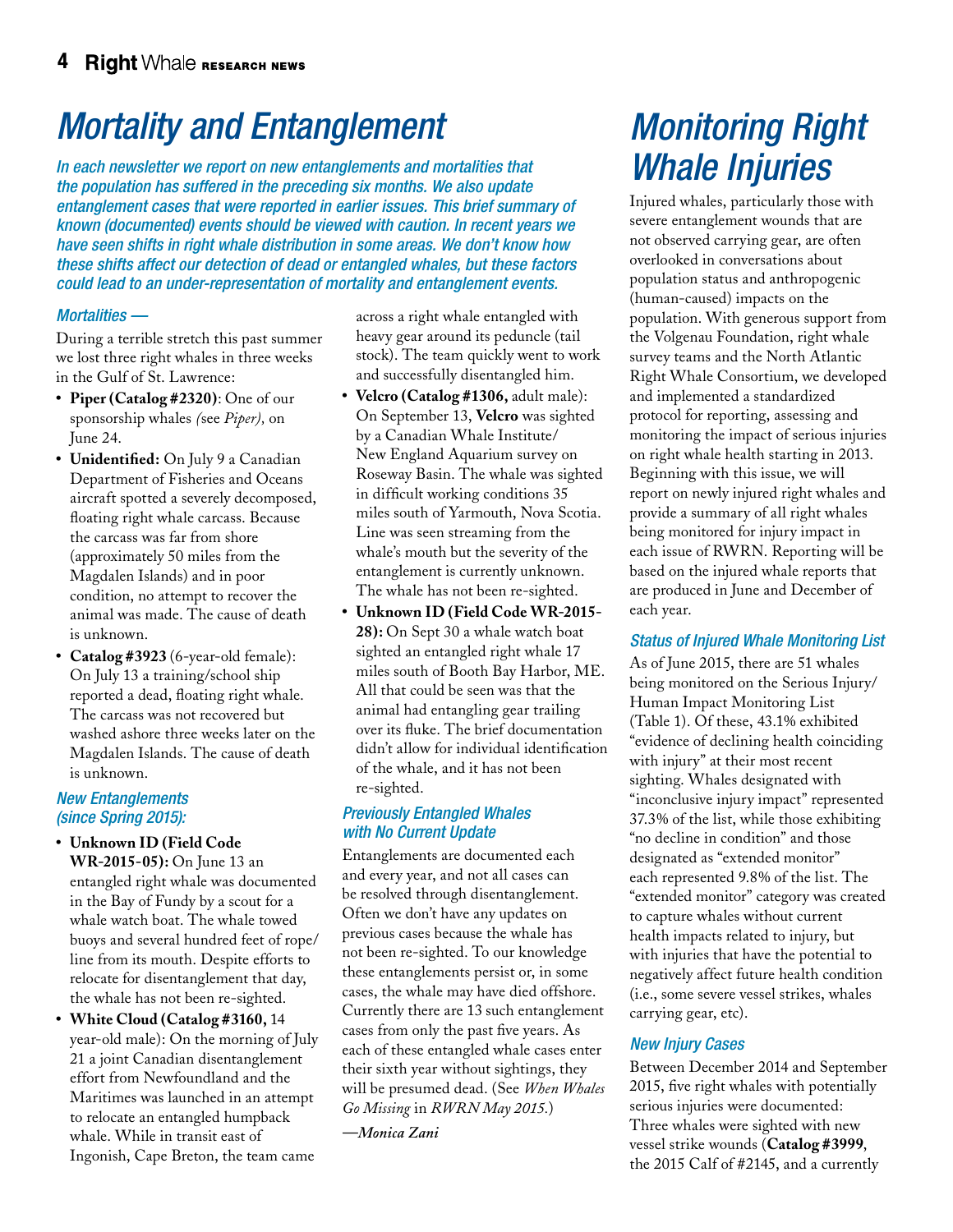

Catalog #3999, a six year old female, was sighted on May 6, 2015 in Cape Cod Bay with a severe vessel strike injury across her blowholes and head. She has not been resighted since and her prognosis is unknown. Photo: Center for Coastal Studies, NOAA Permit #932-1905

|                                | <b>Entanglement</b> |                 | <b>Vessel Strike</b> | <b>Other</b> | <b>Total</b> |
|--------------------------------|---------------------|-----------------|----------------------|--------------|--------------|
|                                | Gear Present        | No Gear Present |                      |              |              |
| <b>Decline in Condition</b>    | 9                   | 11              | 2                    |              | 22           |
| <b>Inconlusive</b>             | 5                   | 10              | 4                    | 0            | 19           |
| <b>No Decline in Condition</b> | 0                   | 3               | 2                    |              | 5            |
| <b>Extended Monitor</b>        |                     | 2               | 2                    |              | 5            |
| <b>Total</b>                   | 15                  | 26              | 10                   | 0            | 51           |

sighted with new severe entanglement wounds in the absence of attached gear (**Catalog #3670** and a currently unidentified whale). The latter two whales exhibited declines in health coinciding with their injuries.

#### *Whales Removed from Monitoring List*

- • *Catalog #1019* (Male, Adult): Presumed Dead (i.e., last seen entangled with gear and not resighted for six years; see *When Whales Go Missing* in *RWRN May 2015*)
- *Catalog #1131* (Male, Adult): Severe entanglement with attached gear, seen in very poor condition, likely dead
- *Catalog #1920* (Male, 26 years old): Repeated sightings with no apparent health impacts from entanglement injury
	- *—Heather Pettis*

*Table 1.* Impact of anthropogenic injury on right whale health by injury type based on assessments of photographs pre- and post-injury for all North Atlantic right whales on the Serious Injury/ Human Impact list as of June 2015.

In a span of only six months we've learned of the deaths of two of our Sponsorship whales. In our last issue of *RWRN* we

Piper

reported on Snowball, last sighted lethally entangled (see *Goodbye Snowball* in *RWRN May 2015*). Now we are very sad to report that we have also lost Piper, a Sponsorship whale since 2001. She was found floating off the coast of Gaspe, Quebec, Canada, on June 24. Although her carcass was retrieved and towed ashore for necropsy, no cause of death was determined.

Piper (Catalog #2320) was a reproductive female but her exact age was not known because she was not seen as a calf. She was first photographed off Florida in 1993, and in the more than two decades since she was seen every year by research teams and had been observed in all five identified right whale habitats. She was named for a unique scar on her left flank that looked like a small airplane (such as the little Piper Cub).

She had survived two entanglements, first in 1994 and again in 2002. The latter was a potentially life-threatening twoyear ordeal, with line wrapped over the top of her head and through her mouth. Although disentanglement attempts were made, they were unsuccessful. Luckily the gear eventually came off, but it left deep scarring on her head.

Piper had three calves: a female, Catalog #3670, born in 2006, and two males, Catalog #3993 in 2009 (last seen entangled in 2011) and Catalog #4320 in 2013. Although Piper is now gone, we hope her lineage carries on.

*—Marilyn Marx*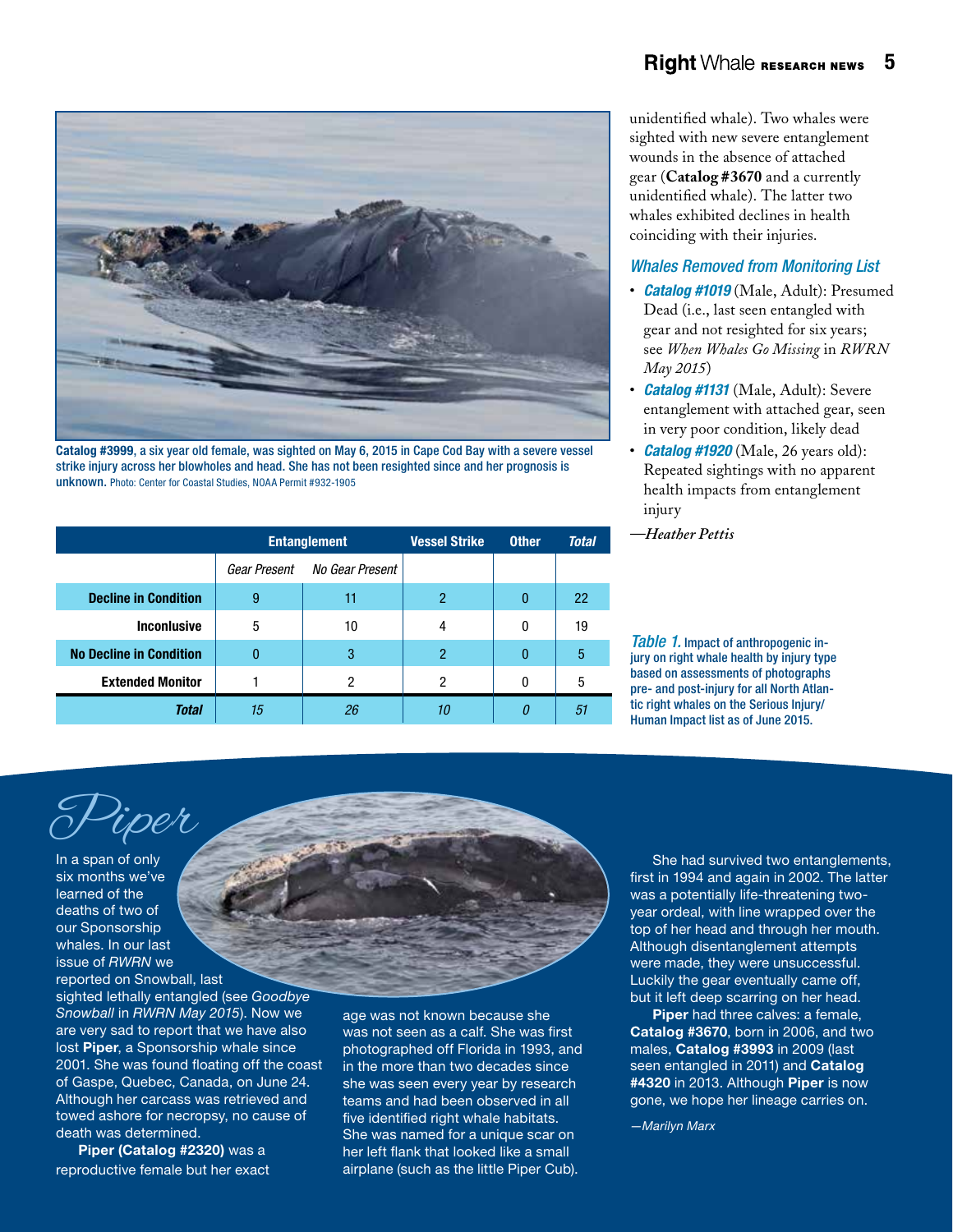### *Sponsored Whale Update*

*Thank you for sponsoring a right whale! In addition to including newly added sightings for these whales, we're happy to include sighting information from March 2014 to October 2015 for our newest whales: Aphrodite*, *Gemini* and *Manta. These sightings are a result of research efforts conducted by the Aquarium's Right Whale Research Team and by our colleagues at the Center for Coastal Studies, Syracuse University, NOAA Fisheries, Sea to Shore Alliance, Florida Fish and Wildlife Research Institute*, *Canadian Department of Fisheries and Oceans and the Canadian Whale Institute, as well as opportunistic sightings from whale watch companies and other observers, all of whom contribute sightings to the North Atlantic Right Whale Identification Catalog. It is only through the collaborative effort of these organizations and many others along the Eastern Seaboard that these right whale stories can be told.* 

**Calvin** (**Catalog #2223**) and her 2015 calf were seen together several times this summer: On August 19 off Antigonish, Nova Scotia, on September 17 in Roseway Basin and on September 26 in the Bay of Fundy. A recently received sighting of **Calvin** from August 20, 2014, in the Baie de Chaleur, confirmed she stayed in the Gulf of St. Lawrence region for at least four days last year.

**Shackleton** (**Catalog #2440**) was seen feeding in Cape Cod Bay in April 2014 and he returned again to Cape Cod Bay this spring; he was observed skim feeding several times throughout April and May.

**Gemini** (**Catalog #1150**) was seen feeding in Cape Cod Bay on March 23, 2014. Like Shackleton, he returned to Cape Cod Bay this year and was seen feeding there on March 6 and again on March 25.

**Manta** (**Catalog #1507**) was seen several times last year — in March he was seen feeding in Cape Cod Bay; in July, he was a member of a Surface Active Group of at least 32 right whales observed on George's Bank. He then moved into the Bay of Fundy and was seen repeatedly in August and September. This past April, he was again feeding in Cape Cod Bay and was seen often during the month.

**Aphrodite** (**Catalog #1701**) also took advantage of Cape Cod Bay's rich zooplankton resources in 2014: She was observed feeding throughout March and April. In August she was seen in the Bay of Fundy, and later in the month in Roseway Basin. This past winter, she was sighted swimming with **Catalog #3232**

later on January 19, she was discovered off Florida with a calf! **Aphrodite** and her calf were seen in the Southeast a few

more times during January and February before migrating north. Although they weren't seen in the northern habitats, we hope they made it safely.

Unfortunately, we have no new sightings of **Starry Night** (**Catalog #1028**) or **Phoenix** (**Catalog #1705**), however, we are constantly processing data, so if a past sighting is discovered we will include it in our next issue!

Tragically, **Piper** (**Catalog #2320**) died in the Gulf of St. Lawrence on June 24, 2015 (See *Piper*).

*—Marianna Hagbloom*



off Georgia on December 17, but a month Sponsored whale sightings March 2014 through October 2015. Map: Brooke Wikgren/NEAQ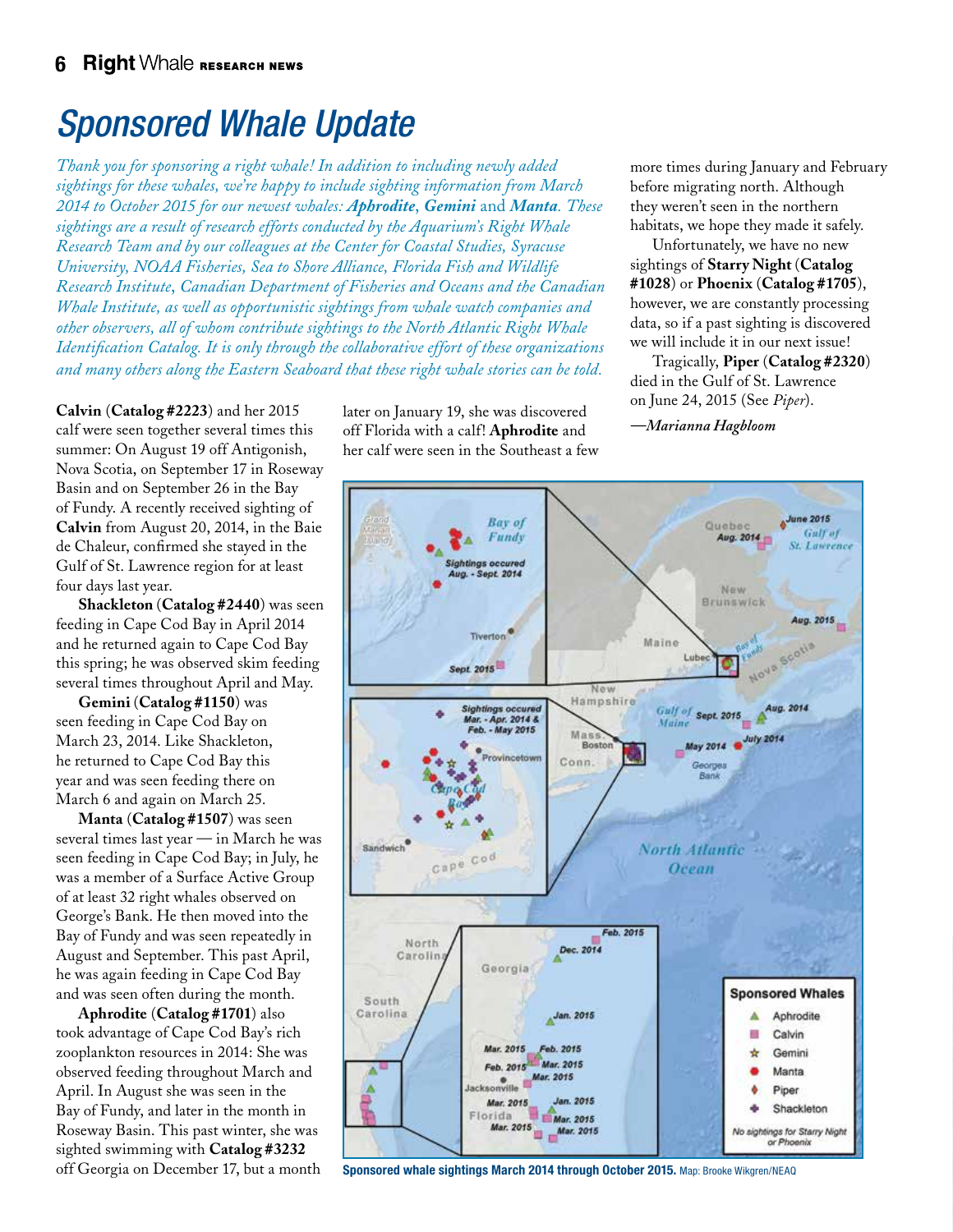# New *Sponsorship Whales!*

We are thrilled to offer three new whales for sponsorship! And our sponsorship packages have a fresh, new look, with updated materials, stickers and a coupon for the Aquarium Gift Shop!

#### *Aphrodite*

*(female, born 1987)* Named after the goddess of love because the callosity pattern on her head is sometimes heart-shaped, she is a mother five times over, most recently this year! Two of her calves have had calves of their own, making Aphrodite a grandmother. She also has a claim to fame no other right whale can share: Her callosity pattern was used as the model for the drawing of the breaching right whale on the back of our Right Whale Research Program T-shirts!

### *Manta*

*(male, born 1985)*

Named for his upturned flukes, which resemble a swimming manta ray, he was the second calf of Shenandoah (Catalog #1266) and





through genetic analysis we know his father was Delta (Catalog #1333). Manta is often seen in surface active groups and is a favorite of researchers.

#### *Gemini (male, first seen 1979)*

Named for the sign of the zodiac represented by twins because of the two

matching scars on his back, he is one of our oldest whales and has been seen nearly every year. Gemini has fathered at least three calves in the population, and two of them have gone on to have calves of their own, so he is a grandfather, too!

In addition to these three, you can also sponsor Shackleton, Calvin or Phoenix. Our friend Starry Night has been retired from

the program as his sightings have been few and far between. And sadly. Snowball and Piper are no longer with us. As new stories about individual right whales unfold, we will share them with you in *RWRN*, so stay tuned!

To learn more about the sponsorship program and the different support levels available, visit us online. www.neaq.org/rwsponsorship



### *Calling All Teachers! We now offer a Classroom Sponsorship!*

Perfect for classrooms or service projects, this sponsorship includes a full-color booklet about your whale, a one-year subscription to *Right Whale Research News*, the small format hardcover book *Disappearing Giants*, a plush right whale for the classroom, certificates and stickers for up to 30 students and access to the right whale-themed Smithsonian in Your Classroom lesson plans *"The Tale of a Whale."*

To learn more about our Sponsorship program, visit us online. www.neaq.org/rwsponsorship



*Give an adorable right whale plushy, a colorful T-shirt or other right whale gifts and support our efforts to save right whales. Buy online. Shipping is free! www.rightwhaleresearch.bigcartel.com*